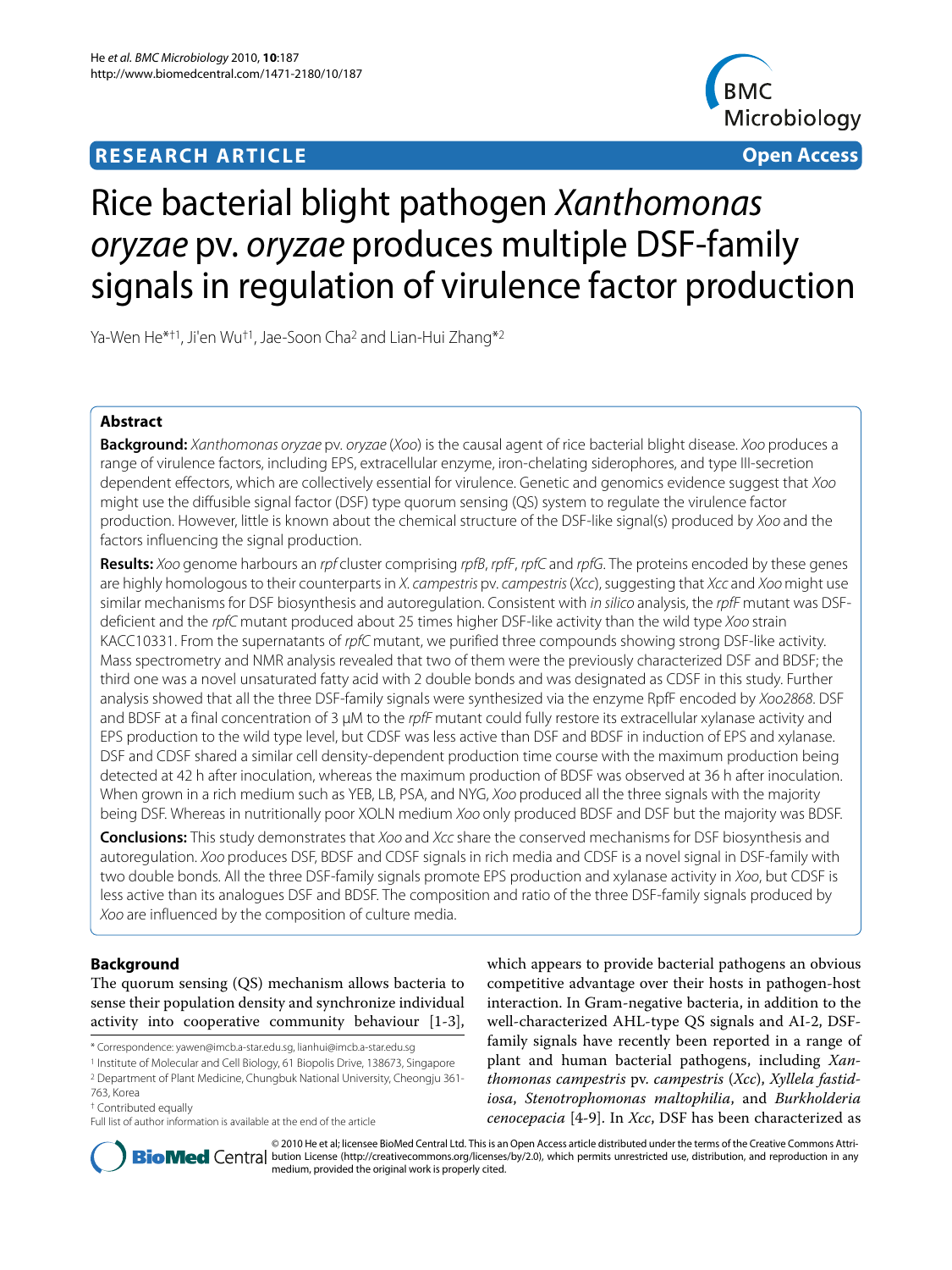cis-11-methyl-2-dodecenoic acid [\[5](#page-7-4)]. The putative enoyl-CoA hydratase RpfF is a key enzyme for DSF biosynthesis [[4,](#page-7-2)[10\]](#page-7-5). The DSF signalling system comprises several key regulatory proteins and a second messenger cyclic-di-GMP (c-di-GMP). Among them, the RpfC/RpfG twocomponent system is involved in sensing and transduction of DSF signal through a conserved phosphorelay mechanism [\[10](#page-7-5)-[12\]](#page-7-6); RpfG functions in turnover of the second messenger c-di-GMP and Clp is a novel c-di-GMP receptor [\[12](#page-7-6)[,13](#page-7-7)], which regulates the expression of DSF-dependent genes directly or indirectly via two downstream transcription factors Zur and FhrR [\[14\]](#page-7-8). In *Xylella fastinosa*, the structure of the DSF-like signal was characterized tentatively as 12-methyl-tetradecanoic acid by high-resolution gas chromatography-mass spectrometry (HRGC-EI-MS) analysis [\[6](#page-7-9)]. The DSF-like signal molecule (BDSF) from *B. cenocepacia* has been purified and characterized as *cis*-dodecenoic acid [\[9](#page-7-3)]. Moreover, DSF and several extracellular fatty acids have been identified from *S. maltophilia* by electrospray ionization mass spectrometry (ESI-MS) and gas chromatography and mass spectrometry (GC-MS analysis) [[7\]](#page-7-10). Functional analysis of *rpfF* or *rpfC* mutants in different bacterial species suggests that the general role of the DSF-signaling system in the modulation of virulence seems to be conserved, but the regulatory mechanisms and DSF-dependent traits may differ among taxa [\[8](#page-7-11)[,15](#page-7-12)-[17\]](#page-7-13).

*Xanthomonas oryzae* pv. *oryzae* (*Xoo*) is a causal agent of bacterial blight disease of rice [\[18](#page-7-14)]. *Xoo* enters either through wounds or hydathodes, multiplies in the epitheme and moves to the xylem vessels where active multiplication results in blight disease symptoms on rice leaves. Similar to *Xcc*, *Xoo* also produces a range of virulence factors, including EPS, extracellular enzyme, ironchelating siderophores, and the type III-secretion dependent effectors, which are collectively essential for virulence [[19](#page-7-15)[-23\]](#page-7-16). Null mutation of *rpfC* in *Xoo* wild type strain T3000 substantially affects the EPS synthesis and virulence [\[24](#page-7-17)]. The *rpfF* mutants of an Indian *Xoo* wild type isolate BXO43 are attenuated in virulence and defective in growth under low iron conditions [[15\]](#page-7-12). More recently, a report showed that mutations in the core *rpf* genes *rpfB*, *rpfF*, *rpfC* and *rpfG* reduced the EPS levels, xylanase activity, motility, and virulence of *Xoo* strain KACC10331 [[25\]](#page-7-18). These findings suggest that DSF signalling system in *Xoo* is involved in the regulation of virulence factor production. However, little is known about the chemical structure of the DSF-family signals in *Xoo* and the factors influencing the signal production.

In this study, the comparative genomics analysis revealed that *Xoo* genome shares the key components of DSF biosynthesis and signalling with *Xcc*. The DSF production assay of *rpfF*, *rpfC*, *rpfG* mutants showed that *Xoo* uses a similar autoregulation mechanism as *Xcc* to

control DSF biosynthesis. We further found that *Xoo* produces three DSF-family signals: DSF, BDSF and a novel signal with two double bonds, which was designated as CDSF. All the three DSF-family signals induce the EPS production and extracellular xylanase activity in the *rpfF* mutant of *Xoo* with variable efficiencies. Moreover, we found that the production and the ratio of the DSF-family signals are affected by the culture medium composition.

## **Results**

## **Xoo uses the similar mechanism of Xcc in autoregulation of DSF biosynthesis**

In *Xcc*, the *rpf* cluster is involved in DSF biosynthesis, signal sensing and response. RpfF, a putative enoyl-CoA hydratase, is a key enzyme involved in DSF biosynthesis and mutation of *rpfF* abolishes DSF production [[4\]](#page-7-2). RpfC negatively controls DSF biosynthesis by binding to RpfF at low cell density [[10\]](#page-7-5), and disruption of *rpfC* results in a 16-fold higher DSF accumulation than the wild-type *Xcc* [[5,](#page-7-4)[11\]](#page-7-19). The genomes of three sequenced *Xoo* strains (KACC10331, MAFF311018 and PX099A) contain the *rpf* cluster comprising *rpfB*, *rpfF*, *rpfG* and *rpfC*, but not *rpfH* [[26-](#page-7-20)[28\]](#page-7-21). These *rpf* homologous from *Xcc* and *Xoo* share more than 86% identify at the amino acids level (Fig. [1A](#page-2-0)), suggesting the conserved mechanism in DSF biosynthesis and in DSF signalling. To confirm this possibility, the *rpfF*, *rpfC* and *rpfG* mutants of *Xoo* strain KACC 10331, which were described previously [[25](#page-7-18)], were assayed for DSF production. The results showed that the *rpfF* mutant is DSF-deficient while the *rpfC* mutant produced DSF signal around 25 times higher than its wild type parental strain did (Fig. [1B](#page-2-0)). The DSF production patterns of *rpfC*, *rpfF* and *rpfG* mutants of *Xoo* were very similar to those of *Xcc* [[5,](#page-7-4)[10](#page-7-5)[,11](#page-7-19)], which indicates that, similar to XC1, *Xoo* also uses the RpfC-RpfF protein-protein interaction mechanism to autoregulate the biosynthesis of DSF-like signals.

## **Xoo produces multiple DSF-family signals**

To identify the DSF-like signals produced by *Xoo*, we prepared the DSF extracts from the culture supernatants of the *rpfC* mutant using a similar method as previously described [\[5](#page-7-4)] with two minor modifications. Firstly, we adjusted the pH of the supernatants of *Xoo* cell culture to 4.0 using concentrated hydrochloric acid before extraction by ethyl acetate. Secondly, formic acid was added at a final concentration of 0.1% to all the solvents for purification and high-performance liquid chromatography (HPLC) analysis. By using the DSF bioassay system described by Wang *et al*. [[5\]](#page-7-4), active fractions were collected and combined following flash column chromatography. Further separation using HPLC identified three active fractions with retention time at 15.7, 17.0, and 21.4 min, respectively, showing a maximum UV absorption at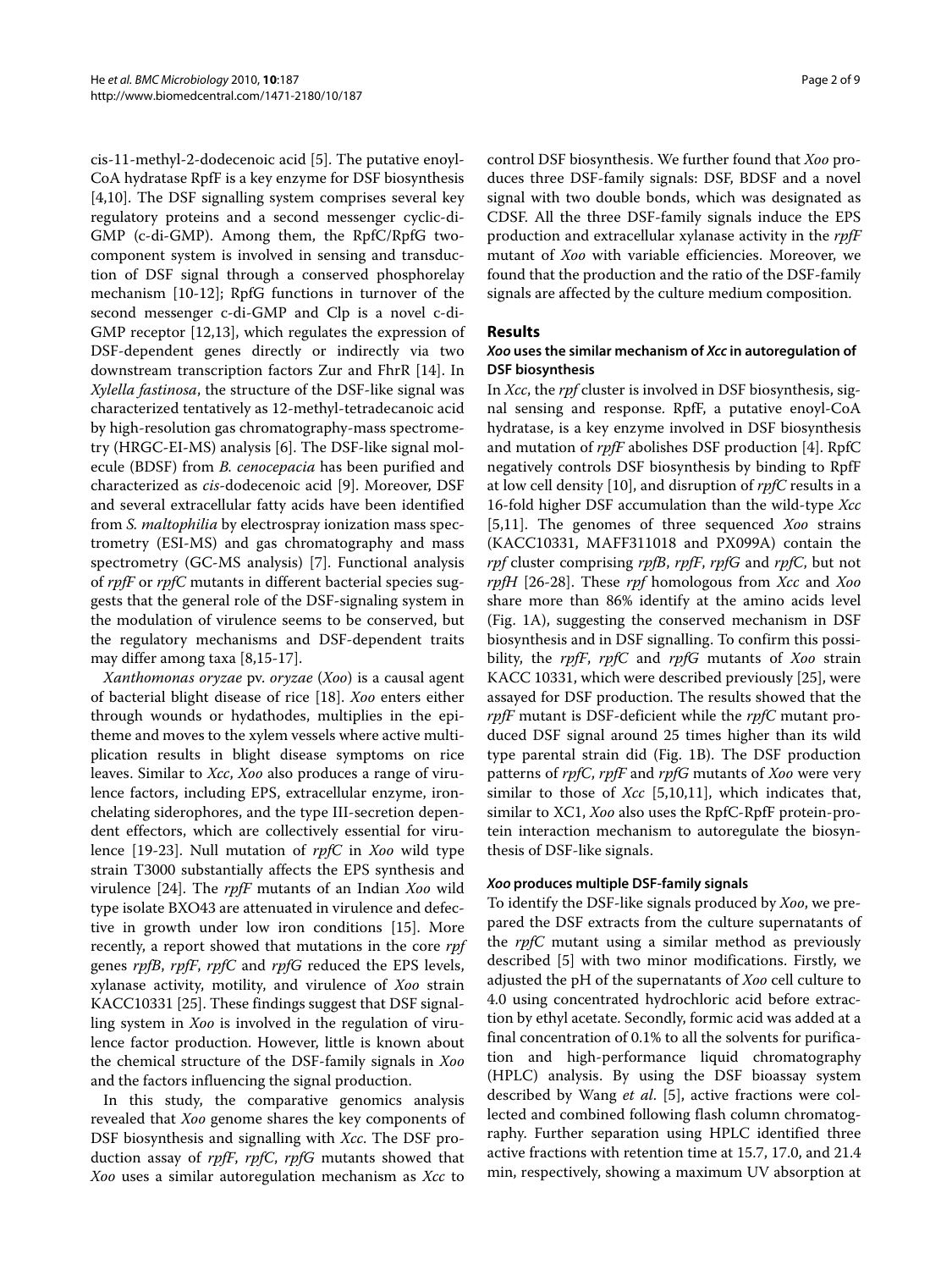<span id="page-2-0"></span>

212 nm and strong DSF activity in bioassay (Fig. [2A](#page-2-1)-B). High-resolution electrospray ionization mass spectrometry (ESI-MS) and NMR analysis showed that the compound in fraction A was *cis*-11-methyl-2-dodecenoic acid (DSF) (Additional file [1\)](#page-7-22), which was originally reported in *Xcc* by Wang *et al*. [\[5](#page-7-4)]. The compound in fraction B showed the same NMR spectra and molecular weight as the BDSF signal from *Burkholderia cenocepacia* [\[9](#page-7-3)] (Additional file [2](#page-7-23)). The spectrometry data of fraction C suggested a new member of the DSF-family signals (designated as CDSF) and its characterization was discussed in the following section.

## **CDSF is a novel DSF-family signal**

High resolution MS analysis of CDSF showed a moleclar ion (M-H)<sup>-</sup> with a  $m/z$  of 209.1555, suggesting a molecular formula of  $C_{13}H_{21}O_2$  $C_{13}H_{21}O_2$  $C_{13}H_{21}O_2$  (209.1547) (Fig. 3A). <sup>1</sup>H NMR analysis revealed two pairs of methylenic protons. The coupling constants between the protons in each pair were lower than 12 Hz (Fig. [3](#page-3-0)B), suggesting the presence of two double bonds in *cis* configuration. The  $\delta_H$  of two methyl-

<span id="page-2-1"></span>

ysis of the active fractions after flash column chromatography. (B) The compounds in fractions a, b, and c showed strong DSF-like activity. (C) Chemical structures of the compounds in fractions a, b, and c as confirmed by ESI-MS and NMR analysis.

ene protons were at 3.45, revealing a methylene carbon associated with two double bonds. The  $\delta_H$  of overlapped signals of two doublet methyl group were at 0.87, indicating a DSF-like branched structure. 13C NMR spectra analysis revealed that one double bond conjugated with the carbolic acid (Fig. [3C](#page-3-0)). Taken together, these data establish that CDSF is a novel unsaturated fatty acid, which is otherwise identical to DSF except the double bond between  $C_5$  and  $C_6$  (Fig. [2](#page-2-1)C).

#### **DSF, BDSF and CDSF are synthesized via RpfF in Xoo**

Previous study showed that the signal DSF is synthesized via RpfF in *Xcc* [[4](#page-7-2)]. Our results in Fig. [1B](#page-2-0) showed that deletion of *rpfF* in *Xoo* resulted in loss of DSF-like activity, suggesting that DSF, BDSF and CDSF are all synthesized by RpfF in *Xoo*. For further verification, we compared the HPLC profiles of organic solvent extracts from *Xoo* wild type and its *rpfF* mutant. The results showed that the three fractions corresponding to DSF, BDSF and CDSF were detectable from the extracts of the *Xoo* wild type but not from the *rpfF* mutant (Additional file [3\)](#page-7-24).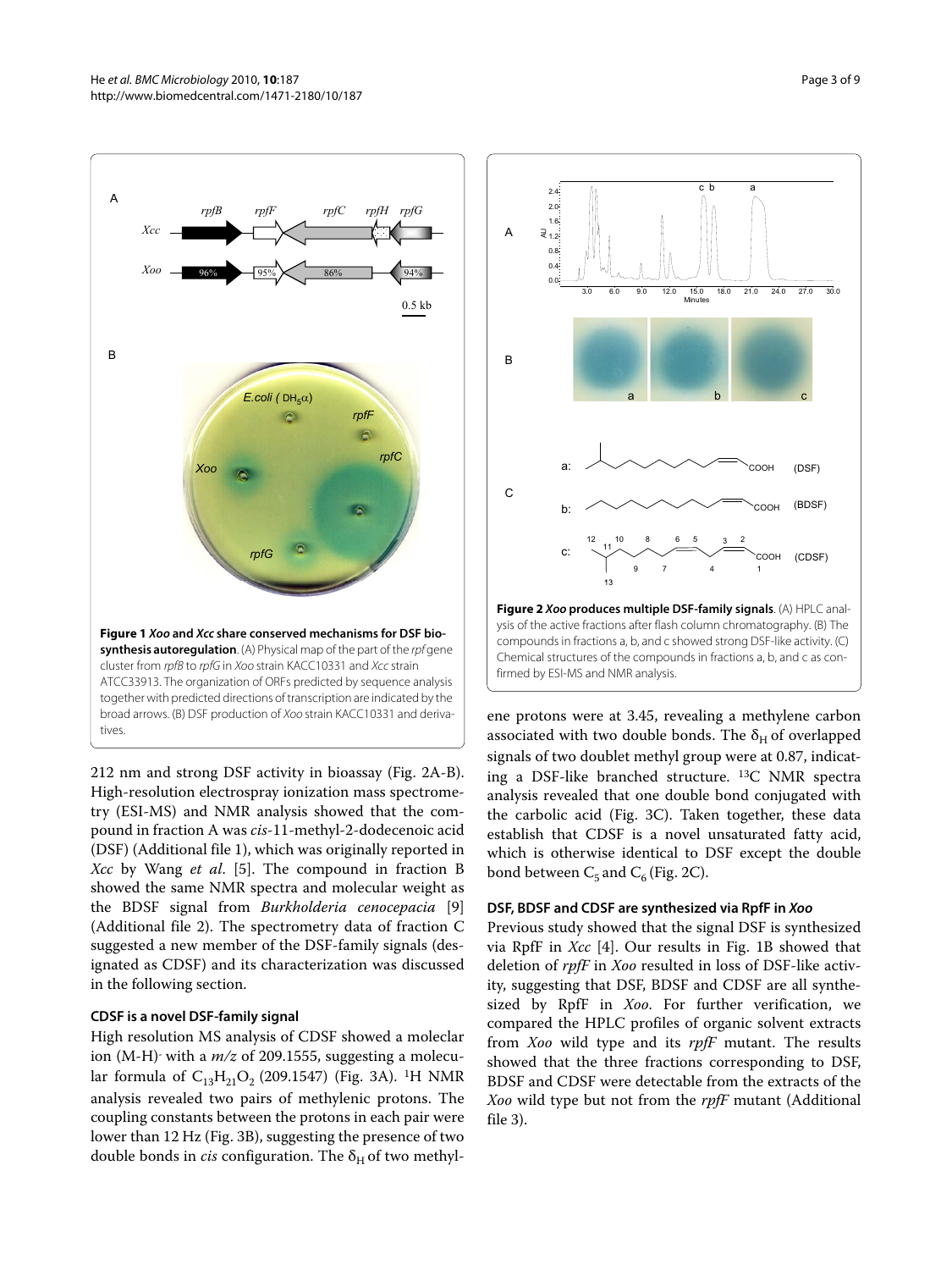He et al. BMC Microbiology 2010, **10**:187 http://www.biomedcentral.com/1471-2180/10/187

<span id="page-3-0"></span>

**Figure 3 CDSF is a novel DSF-family signal**. (A) High resolution ESI-MS analysis of CDSF showing a molecular weight of 209.1555 dalton (peak a). The internal control was indicated as peak b. (B) The <sup>1</sup> H NMR spectra of CDSF. (C) The <sup>13</sup> C NMR spectra of CDSF. The NMR analyses were conducted at room temperature (CDCl<sub>3</sub>, 125MHz).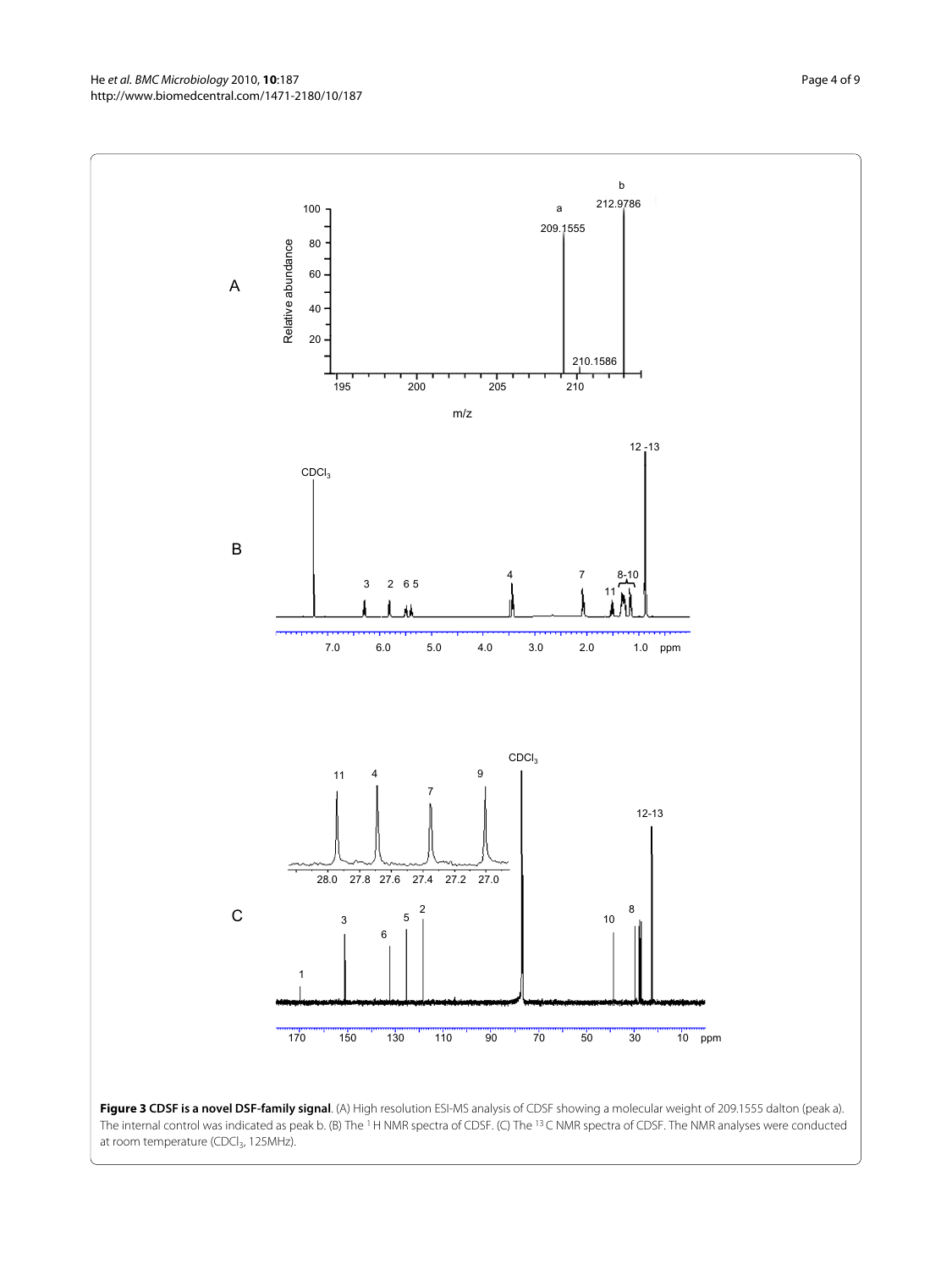## **CDSF is a functional signal on induction of EPS production and extracellular xylanase activity**

Previous findings in *Xoo* strain KACC10331 showed that mutation in *rpfF* reduced the EPS production, xylanase activity, motility and virulence [\[25\]](#page-7-18), suggesting the involvement of the DSF family signals in modulation of virulence factor production. In this study, the purified DSF, BDSF and CDSF were added separately to the *rpfF* mutant in a concentration range of 1 to 25 μM. After growth for 48 h, the EPS production and the extracellular xylanase activity in the supernatants were determined. The results showed that  $1 \mu M$  of DSF or BDSF significantly stimulated EPS production and xylanase activity whereas 1 μM of CDSF had no effect (Additional file [4](#page-7-25)). EPS production and extracellular xylanase activity of *rpfF* mutant could be restored to wild-type level by addition of DSF or BDSF at a final concentration of 3 μM (Additional file [4;](#page-7-25) Fig. [4\)](#page-4-0). CDSF at the same concentration could only restore EPS production and xylanase activity to 77.0% and 68.5% of the wild type level, respectively (Fig.4).

## **Three signals were differentially produced in Xoo**

The maximal DSF production in *Xcc* was found to be at the late stationary phase using a bioassay approach [\[5\]](#page-7-4). In this study, a more sensitive HPLC method was used to

<span id="page-4-0"></span>

**extracellular xylanase activity of rpfF mutant of Xoo strain KACC10331.** (A) EPS production at  $OD_{600} = 2.5$ . (B) The xylanase activity in the supernatant of cell culture at  $OD_{600} = 2.5$ . DSF, BDSF and CDSF were separately added to rpfF mutant at early growth stage at a final concentration of 3 μM.

determine the production profiles of the DSF-family signals in *Xoo*. The bacterial strain was grown in the same medium for 48 h as described for *Xcc* [\[5](#page-7-4)], and the bacterial cell density and the levels of DSF, BDSF, and CDSF in the supernatants were monitored every 6 hours. The results showed that *Xoo* strains grew relatively slow during the first 30 h and then multiplied exponentially at about 36 h after inoculation (Fig. [5A](#page-4-1)). In agreement with this trend, the DSF level remained relatively low before 36 h after inoculation and a substantial increase was observed at 42 h after inoculation (Fig. [5](#page-4-1)B). The CDSF shared a similar production pattern as DSF except that the CDSF level in the supernatants was around 10 times lower than that of DSF at 42 h after inoculation (Fig. [5](#page-4-1)C). In contrast, the BDSF level in the supernatants increased

<span id="page-4-1"></span>

**during growth**. (A) Time course of the bacterial growth in YEB medium. (B) Time course of DSF production. (C) Time course of BDSF and CDSF production. Units of DSF, BDSF and CDSF were determined by peak area in HPLC elute as indicated in Materials and Methods.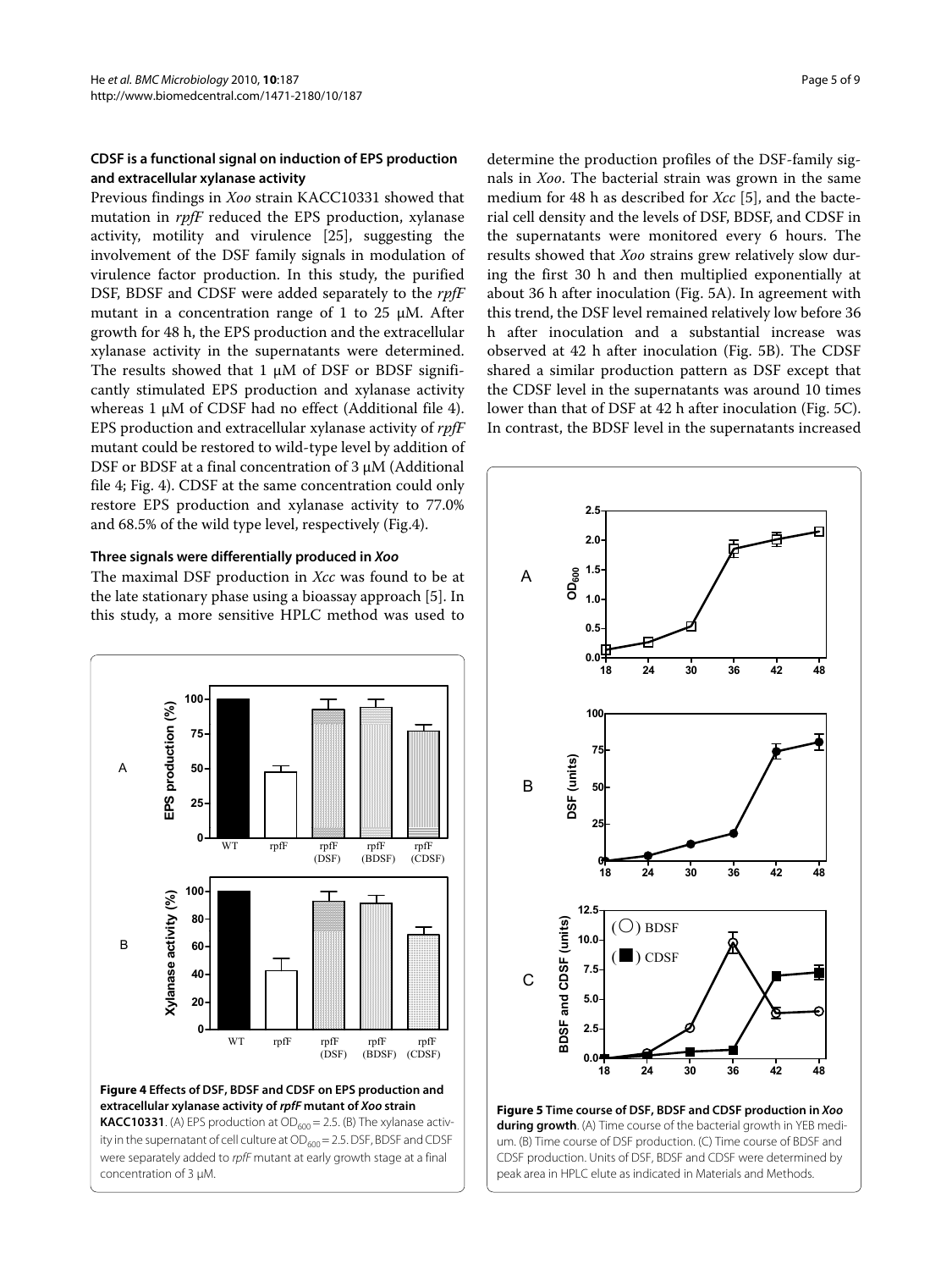stably from 18 h after inoculation and the maximal BDSF production occurred at 36 h after inoculation (Fig. [5](#page-4-1)C). A substantial decrease in BDSF production was observed 42 h after inoculation (Fig. [5](#page-4-1)C). At 36 h after inoculation, the BDSF level in the supernatants was around 2 times lower than that of DSF (Fig. [5](#page-4-1)C).

#### **Influence of culture media on signal production**

The differential signal production patterns shown in Fig. [5](#page-4-1) suggest that substrate availability may be a factor in shaping the corresponding signal production profile. As the substrate availability could be influenced by nutritional composition and growth stages, we tested whether the signal production could be affected by culture media. To this end, the *rpfC* mutant of *Xoo* strain was grown in 5 different culture media for 48 h to analyse the production of the 3 DSF-family signals. The results showed that the maximum cell density varied in different growth media. Among the 5 media tested, YEB medium supported the best bacterial growth (OD<sub>600</sub> = 2.5  $\pm$  0.2), followed by LB  $(OD_{600} = 2.1 \pm 0.1)$ , PSA  $(OD_{600} = 2.1 \pm 0.1)$ , NYG  $(OD_{600}$ = 1.9  $\pm$  0.1) and XOLN (OD<sub>600</sub> = 1.8  $\pm$  0.1). When grown in rich media such as YEB, LB, PSA, and NYG, *Xoo* strain produced all the 3 signals with the majority being DSF ranging from  $56.7 \sim 83.9\%$  $56.7 \sim 83.9\%$  $56.7 \sim 83.9\%$  (Fig. 6). However, when cultured in the nutritionally poor XOLN medium, *Xoo* produced only DSF and BDSF with 90% of them being BDSF (Fig. [6\)](#page-5-0).

#### **Discussion**

In this study, based on the finding that DSF is a long chain fatty acid, we modified our previously developed method

signals were extracted and purified from the supernatants for HPLC analysis. The relative percentage of DSF, BDSF and CDSF in one sample was determined by the percentage of peak area in HPLC elute.

for DSF extraction and purification by adjusting the cell culture supernatant's pH from 7 to 4 prior to ethyl acetate extraction. The results showed that *Xoo* strain KACC10331 produces 3 DSF-family signals, including the previously characterized DSF in *Xcc* [[5\]](#page-7-4), BDSF in *Bcc* [[9\]](#page-7-3) and a novel DSF-family signal CDSF (Fig. [2\)](#page-2-1). In contrast, only DSF was identified from the same volume of unacidified supernatants and its yield was about 10-fold lower than that from the acidified supernatants (data not shown). The findings encouraged us to check whether *Xcc* could also produce other DSF-family signals in addition to DSF. By using this modified protocol, we confirmed that *Xcc* also produced the same 3 signals as *Xoo* (data not shown). Taken together, these results suggest that both *Xoo* and *Xcc* produce multiple DSF-family signals, which is consistent with the previous finding that *S. maltophilia* strain WR-C produces a range of extracellular fatty acids, including DSF and seven structural derivatives [[7\]](#page-7-10). It remains to be determined why and how bacteria produce multiple DSF-family signals. Although our results showed that DSF, BDSF and CDSF are all functional signals on the induction of EPS production and xylanase activity, we still could not rule out the possibility that these structurally distinct molecules might have different roles. Alternatively, these DSF-family signals might be functionally interchangeable and the mixture of them might simply be a mater of circumstance from a relatively promiscuous RpfF enzyme. The latter was further supported by the experimental findings that culture media influenced the production of DSF-family signals (Fig. [6](#page-5-0)). *Xoo* is a vascular pathogen, and the nutrients available in the xylem are probably different from those of the media used in this study. Thus, to determine what the true signal is used for *in vivo* quorum sensing during multiplication inside the vascular system of rice will be one of the key subjects of future work.

So far, little is known about the DSF biosynthesis pathway except that RpfF is the key enzyme involved in DSF biosynthesis. RpfF is predicted to be a putative enoyl-CoA hydratase, but the precursors of DSF-family signals and the mechanism of catalysis remain to be determined [[29\]](#page-8-0). Given that CDSF differs from DSF in only one double bond, it is highly likely that they were not derived from one single precursor, whereas BDSF was produced from another precursor. The data from this study showed that RpfF is essential for production of DSF, BDSF and CDSF, suggesting that RpfF could accommodate and use at least two types of precursors for the synthesis of different DSF-family signals. The findings that the maximum production of BDSF occurred ahead from the other two signals suggest that these precursors are produced differentially during bacterial growth. The notion is agreeable with the observations that the medium composition affected the ratio of the 3 DSF-family signals (Fig. [6\)](#page-5-0).

<span id="page-5-0"></span>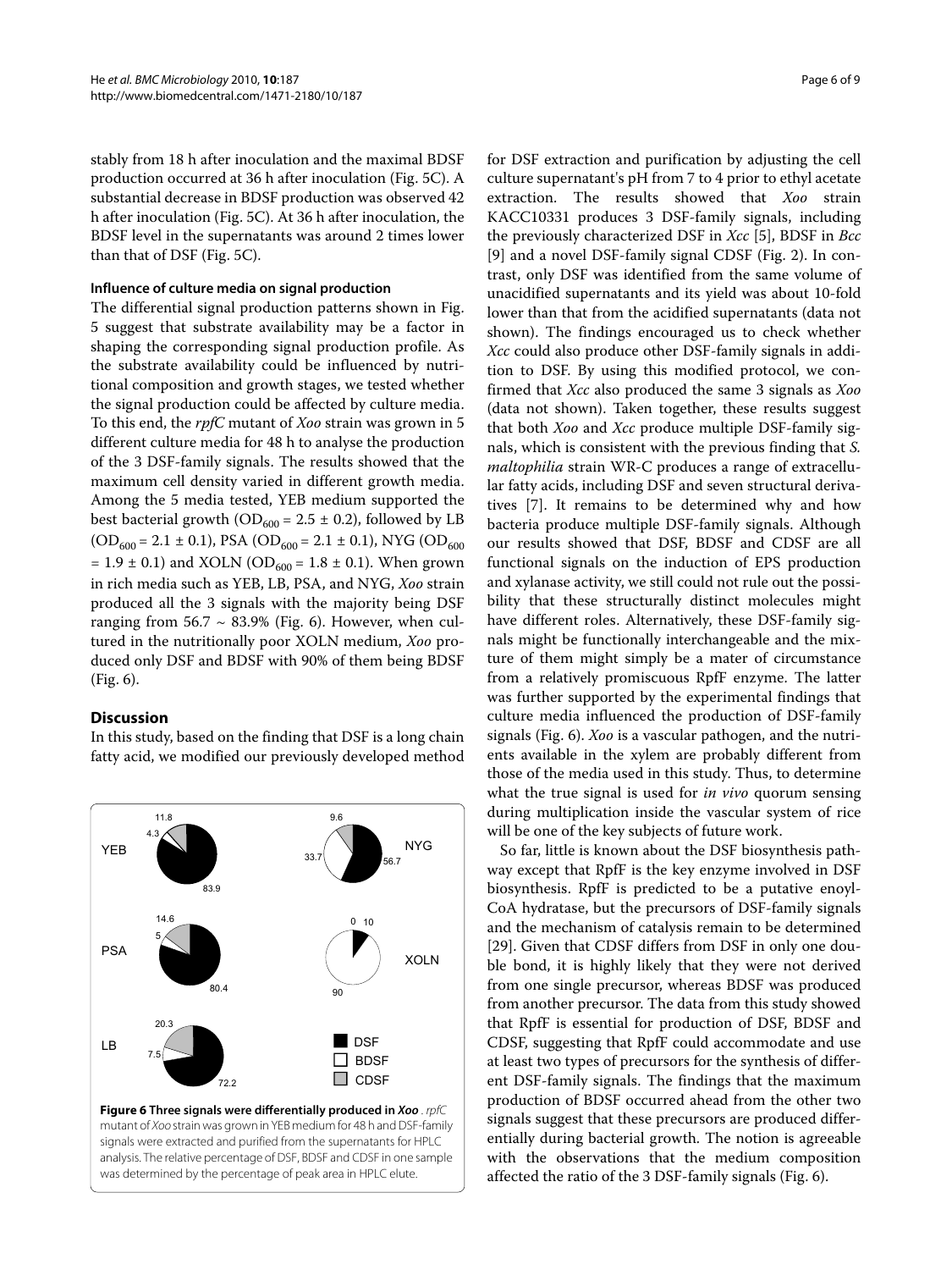The previous work on *Xcc* revealed that the unsaturated double bond at the α,β position of DSF is important for it signalling activity and the saturated derivative is about 20,000 times less active than DSF [[5\]](#page-7-4). BDSF is structurally different from DSF in the methyl substitution at the C-11 position (Fig. [2](#page-2-1)C). Similarly, DSF and BDSF had comparable effects on EPS production and on extracellular xylanase activity in *Xoo*, but CDSF was less active than its two analogues (Fig. [3](#page-3-0)). Presumably, the extra double bond at the  $C_5-C_6$  of CDSF may affect its configuration, which hinders its accessibility to across the outer membrane or interaction with the sensor kinase. Consistent with this notion, farnesoic acid (3,7,11-trimethyl-2,6,10-dodecatrienoate), which contains two more double bonds in addition to the  $\alpha, \beta$  double bond, shows a lower biological activity than DSF in *Xcc* [[5\]](#page-7-4). Taken together, our results suggest that the DSF signalling mechanisms, especially at the level of the signal production autoregulation, are likely highly conserved in *Xcc* and *Xoo*.

## **Conclusions**

*Xoo* strain KACC10331 produces multiple DSF-family signals, including DSF, BDSF and CDSF, when grown in rich media. *Xoo* uses a similar mechanism as previously described in *Xcc* to autoregulate the biosynthesis of the DSF-family signals. All the three DSF-family molecules are active signals in induction of the virulence factor production in *Xoo* although the efficiency may vary. The amount and ratio of the DSF-family signals produced by *Xoo* are influenced by culture medium composition.

## **Methods**

## **Bacterial strains and growth conditions**

*Xoo* wild type strain KACC10331 and the derivates were described previously [\[25](#page-7-18)]. *Xoo* strains were routinely grown at 30°C in YEB medium with 10 μg/ml cephalexin unless otherwise stated, which comprises 5 g/L yeast extract, 10 g/L tryptone, 5 g/L sodium chloride, 5 g/L sucrose,  $0.5$  g/L MgSO<sub>4</sub>. The NYG medium comprises 5 g/L peptone, 3 g/L yeast extract and 20 g/L glycerol. PSA medium contains 10 g/L peptone, 10 g/L sucrose, and 1.0 g/L Na-glutamate. The composition of XOLN medium:  $K_2HPO_4$  0.7 g/L,  $KH_2PO_4$  0.2 g/L,  $(NH_4)_2SO_4$  1 g/L, MgCl<sub>2</sub> 0.1 g/L, FeSO<sub>4</sub> 0.01 g/L, MnCl<sub>2</sub> 0.001 g/L, 0.0625% tryptone, 0.0625% yeast extract, sucrose 2 g/L [\[30](#page-8-1)]. All tryptone, peptone and yeast extract were from Becton, Dickinson and Company (USA).

## **Bioassay and quantification analysis of DSF-like signals**

DSF bioassay and quantification was performed as described previously [[5\]](#page-7-4). Briefly, *Xoo* strains were grown for 2 days until an  $OD_{600}$  of 2.3 and 25  $\mu$ l of cell cultures were added to each well. The bioassay plates were incubated at 28°C for 24 hr. DSF activity was indicated by the presence of a blue halo around the well. To quantify DSF production, blue halo zone widths in the bioassay were converted to DSF units using the formula: DSF(unit ml-1)  $= 0.134$  e<sup>(1.9919W)</sup>, where W is the width in centimeters of the blue halo zone surrounding each well. Relative level of DSF-family signals in one sample was quantified using peak area in HPLC elute. One unit of DSF was defined as 100,000 μV/sec.

#### **Purification of DSF, BDSF and CDSF**

*Xoo* strain was cultured in YEB medium for 48 h. Five liters of bacterial supernatant were collected by centrifugation at 3,800 rpm for 30 min at 4°C (J6-HC Centrifuge, BECKMAN COULTER™). The pH of the supernatants was adjusted to 4.0 by adding hydrochloric acid prior to extraction with an equal volume of ethyl acetate twice. The ethyl acetate fractions were collected and the solvent was removed by rotary evaporation at 40°C to dryness. The residue was dissolved in 20 ml of methanol. The crude extract, divided into four batches, was subjected to flash column chromatography using a silica gel column  $(12 \times 150 \text{ mm}$ , Biotage Flash 12 M cartridge), eluted with ethyl acetate-hexane (25:75, v/v, 0.05% acetic acid). The collected active component was then applied to HPLC on a C18 reverse-phase column (4.6 × 250 mm, Phenomenex Luna), eluted with water in methanol (20:80, v/v, 0.1% formic acid) at a flow rate of 1 ml/min in a Waters 2695 system with 996 PDA detector.

#### **Structure analysis**

1H, 13C, 1H-1H COSY, and heteronuclear multiple quantum coherence (HMQC) nuclear magnetic resonance (NMR) spectra in  $CDCl<sub>3</sub>$  solution were obtained using a Bruker DRX500 spectrometer operating at 500 MHz for <sup>1</sup>H or 125 MHz for <sup>13</sup>C. High-resolution electrospray ionization mass spectrometry was performed on a Finnigan/ MAT MAT 95XL-T mass spectrometer.

## **Quantitative determination of extracellular xylanase activity and EPS production**

The fresh colonies of *Xoo* strains were inoculated in 50 ml of YEB liquid medium with or without DSF-family signals at a starting  $OD_{600}$  of 0.05. After growth for two days, the bacterial cultures at an  $OD_{600}$  of 2.5 were collected and the supernatants were prepared by centrifugation at 14,000 rpm for 10 min. The extracellular xylanase activity in the culture supernatants of *Xoo* strains were measured by using 4-O-methyl-D-glucurono-D-xylan-Remazol Brilliant Blue R (RBB-Xylan; Sigma Co.) according to the methods described previously [[31](#page-8-2),[25](#page-7-18)]. To determine the production of EPS, potassium chloride was added to 10 ml of the supernatants at a final concentration of 1.0% (w/ v). Two volumes of absolute ethanol were added to the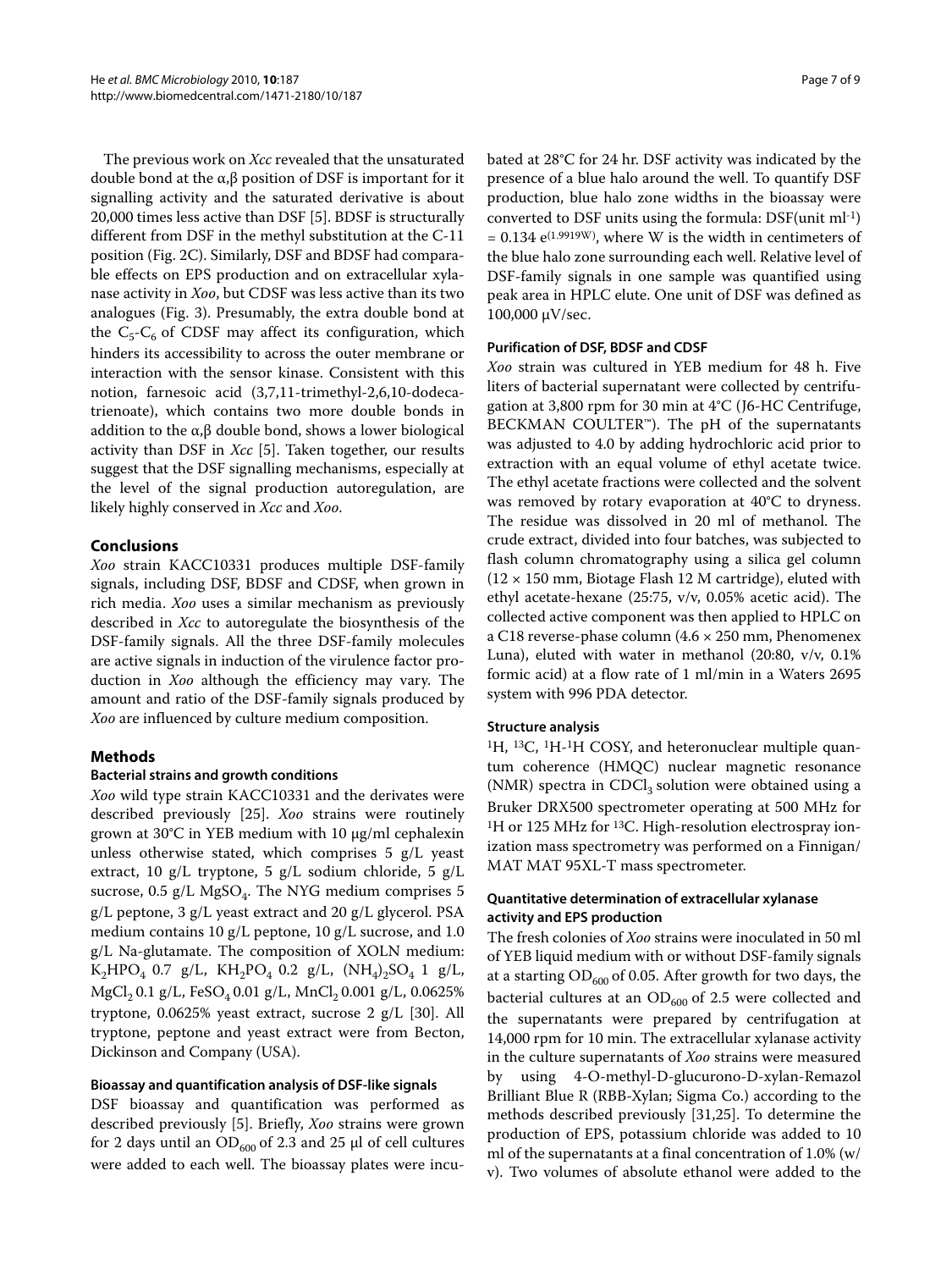supernatants and the mixtures were then kept at -20°C for overnight. The precipitated EPS molecules were spun down and dried at 55°C oven overnight before determination of dry weight. Each experiment was repeated at least twice with triplicate. The data shown are the average of triplicate with standard deviation.

## **Additional material**

<span id="page-7-22"></span>**[Additional file 1](http://www.biomedcentral.com/content/supplementary/1471-2180-10-187-S1.PPT) MS analysis of DSF from Xoo strain KACC10331**. Highresolution electrospray ionization mass spectrometry was performed on a Finnigan/MAT MAT 95XL-T mass spectrometer.

<span id="page-7-24"></span><span id="page-7-23"></span>**[Additional file 2](http://www.biomedcentral.com/content/supplementary/1471-2180-10-187-S2.PPT) MS analysis of BDSF from Xoo strain KACC10331**. **[Additional file 3](http://www.biomedcentral.com/content/supplementary/1471-2180-10-187-S3.PPT) HPLC analysis of ethyl acetate extract from the supernatant of rpfF mutant cell culture**. The same volume of rpfF mutant supernatant was extracted for DSF-family signals using the same protocol as described in the Materials and Methods. (a) DSF, (b) BDSF, and (c) CDSF.

<span id="page-7-25"></span>**[Additional file 4](http://www.biomedcentral.com/content/supplementary/1471-2180-10-187-S4.PPT) Effects of different concentrations of DSF, BDSF and CDSF on EPS production and xylanase activity**. **(A) EPS production**. (B) The xylanase activity in the supernatant of cell culture.

#### **Authors' contributions**

JEW carried out all the HPLC and NMR analysis. JSC generated all the mutants. The study was conceived, designed, and coordinated by LHZ and YWH, who also drafted the manuscript and extracted all the DSF signals, and did the virulence factor production assay. All authors read and approved the final manuscript.

#### **Acknowledgements**

This research was supported by funding from the Agency for Science, Technology and Research (A\*STAR), Singapore.

#### **Author Details**

1Institute of Molecular and Cell Biology, 61 Biopolis Drive, 138673, Singapore and 2Department of Plant Medicine, Chungbuk National University, Cheongju 361-763, Korea

Received: 19 March 2010 Accepted: 9 July 2010 Published: 9 July 2010

#### **References**

- <span id="page-7-0"></span>Von Bodman SB, Bauer WD, Coplin DL: Quorum sensing in plantpathogenic bacteria**[.](http://www.ncbi.nlm.nih.gov/entrez/query.fcgi?cmd=Retrieve&db=PubMed&dopt=Abstract&list_uids=12730390)** Annu Rev Phytopathol 2003, 41:455-482.
- 2. Zhang LH, Dong YH: Quorum sensing and signal interference: diverse implications**.** Mol Microbiol 2004, 53:1563-571.
- <span id="page-7-1"></span>3. Bassler BL, Losick R: Bacterially Speaking**.** Cell 2006, 125:237-246.
- <span id="page-7-2"></span>4. Barber CE, Tang JL, Feng JX, Pan MQ, Wilson TJG, Slater H, Dow JM, Williams P, Daniels MJ: A novel regulatory system required for pathogenicity of Xanthomonas campestris is mediated by a small diffusible signal molecule**.** Mol Microbiol 1997, 24(3):556-566.
- <span id="page-7-4"></span>Wang LH, He YW, Gao YF, Wu JE, Dong YH, He C, Wang SX, Weng LX, Xu JL, Tay L, Fang RX, Zhang LH: A bacterial cell-cell communication signal with cross-kingdom structural analogues**.** Mol Microbiol 2004, 51:903-912.
- <span id="page-7-9"></span>6. Colnaghi Simionato AV, da Silva DS, Lambais MR, Carrilho E: Characterization of a putative Xylella fastidiosa diffusible signal factor by HRGC-EI-MS**.** J Mass Spectrom 2007, 42:490-496.
- <span id="page-7-10"></span>7. Huang TP, Wong AC: Extracellular fatty acids facilitate flagellaindependent translocation by Stenotrophomonas maltophilia**.** Res Microbiol 2007, 158:702-711.
- <span id="page-7-11"></span>8. Fouhy Y, Scanlon K, Schouest K, Spillane C, Crossman L, Avison MB, Ryan RP, Dow JM: Diffusible signal factordependent cell-cell signaling and virulence in the Nosocomial pathogen Stenotrophomonas maltophilia**.** J Bacteriol 2007, 189:4964-4968.
- <span id="page-7-3"></span>Boon C, Deng Y, Wang LH, He YW, Xu JL, Fan Y, Pan SQ, Zhang LH: A novel DSF-like signal from Burkholderia cenocepacia interferes with Candida albicans morphological transition**[.](http://www.ncbi.nlm.nih.gov/entrez/query.fcgi?cmd=Retrieve&db=PubMed&dopt=Abstract&list_uids=18049456)** ISME J 2008, 2:27-36.
- <span id="page-7-5"></span>10. He YW, Wang C, Zhou L, Song H, Dow JM, Zhang LH: Dual signaling functions of the hybrid sensor kinase RpfC of Xanthomonas campestris involve either phosphorelay or receiver domain-protein interaction**.** J Biol Chem 2006, 281:33414-33421.
- <span id="page-7-19"></span>11. Slater H, Alvarez-Morales A, Barber CE, Daniels MJ, Dow JM: A twocomponent system involving an HD-GYP domain protein links cell-cell signaling to pathogenicity gene expression in Xanthomonas campestris**.** Mol Microbiol 2000, 38:986-1003.
- <span id="page-7-6"></span>12. Ryan RP, Fouhy Y, Lucey JF, Crossman LC, Spiro S, He YW, Zhang LH, Heeb S, Cámara M, Williams P, Dow JM: Cell-cell signaling in Xanthomonas campestris involves an HD-GYP domain protein that functions in cyclic di-GMP turnover**.** Proc Natl Acad Sci USA 2006, 103:6712-6717.
- <span id="page-7-7"></span>13. Tao F, He YW, Wu DH, Swarup S, Zhang LH: The cyclic nucleotide monophosphate domain of Xanthomonas campestris global regulator Clp defines a new class of cyclic di-GMP effectors**.** J Bacteriol 2010, 192(4):1020-1029.
- <span id="page-7-8"></span>14. He YW, Ng AY, Xu M, Lin K, Wang LH, Dong YH, Zhang LH: Xanthomonas campestris cell-cell communication involves a putative nucleotide receptor protein Clp and a hierarchical signalling network**[.](http://www.ncbi.nlm.nih.gov/entrez/query.fcgi?cmd=Retrieve&db=PubMed&dopt=Abstract&list_uids=17378922)** Mol Microbiol 2007, 64:281-292.
- <span id="page-7-12"></span>15. Chatterjee S, Sonti RV: rpfF mutants of Xanthomonas oryzae pv. oryzae are deficient for virulence and growth under low iron conditions**.** Mol Plant-Microbe Interact 2002, 15:463-471.
- 16. Chatterjee S, Wistrom C, Lindow SE: A cell-cell signaling sensor is required for virulence and insect transmission of Xylella fastidiosa**.** Proc Natl Acad Sci USA 2008, 105:2670-2675.
- <span id="page-7-13"></span>17. Huang TP, Wong AC: A cAMP receptor protein regulated cell-cell communication system mediates expression of a FecA homologue in Stenotrophomonas maltophilia**.** Appl Environ Microbiol 2007, 73:5034-5040.
- <span id="page-7-14"></span>18. Shen Y, Ronald P: Molecular determinants of disease and resistance in interactions of Xanthomonas oryzae pv. oryzae and rice**.** Microbes Infect 2002, 4(13):1361-1367.
- <span id="page-7-15"></span>19. Ray SK, Rajeshwari R, Sonti RV: Mutants of Xanthomonas oryzae pv. oryzae deficient in general secretory pathway are virulence deficient and unable to secrete xylanase**.** Mol Plant-Microbe Interact 2000, 13:394-401.
- 20. Köplin R, Arnold W, Hötte B, Simon R, Wang G, Pühler A: Genetics of xanthan production in Xanthomonas campestris: the xanA and xanB gene are involved in UDP-glucose and GDP-mannose biosynthesis**.** J Bacteriol 1992, 174:191-199.
- 21. Hu J, Qian W, He C: The Xanthomonas oryzae pv. oryzae eglXoB endoglucanase gene is required for virulence to rice**.** FEMS Microbiol Lett 2007, 269:273-279.
- 22. Rajeshwari R, Jha G, Sonti RV: Role of an in planta expressed xylanase of Xanthomonas oryzae pv. oryzae in promoting virulence on rice**.** Mol Plant-Microbe Interact 2005, 18:830-837.
- <span id="page-7-16"></span>23. Jha G, Rajeshwari R, Sonti RV: Functional interplay between two Xanthomonas oryzae pv. oryzae secretion systems in modulating virulence on rice**.** Mol Plant-Microbe Interact 2007, 20:31-40.
- <span id="page-7-17"></span>24. Feng JX, Li OO, Wen HX, Zhou DL, Ma OS, Daniels MJ: Cloning and characterization of the rpfC gene of Xanthomonas oryzae pv. oryzae: involvement in exopolysacchride production and virulence to rice**.** Mol Plant-Microbe Interact 1996, 9:664-666.
- <span id="page-7-18"></span>25. Jeong KS, Lee SE, Han JW, Yang SU, Lee BM, Noh TH, Cha JS: Virulence Reduction and Differing Regulation of Virulence Genes in rpf Mutants of Xanthomonas oryzae pv. oryzae**.** Plant Pathol J 2008, 24(2):143-151.
- <span id="page-7-20"></span>26. Lee BM, Park YJ, Park DS, Kang HW, Kim JG, Song ES, Park IC, Yoon UH, Hahn JH, Koo BS, Lee GB, Kim H, Park HS, Yoon KO, Kim JH, Jung CH, Koh NH, Seo JS, Go SJ: The genome sequence of Xanthomonas oryzae pathovar oryzae KACC10331, the bacterial blight pathogen of rice**.** Nucleic Acids Res 2005, 33(2):577-586.
- 27. Ochiai H, Takeya M, Sasaki A, Kaku H: Genome sequence of Xanthomonas oryzae pv. oryzae suggests contribution of large numbers of effector genes and insertion sequences to its race diversity**.** Japan Agricultural Research Quarterly 2005, 39:275-287.
- <span id="page-7-21"></span>28. Salzberg SL, Sommer DD, Schatz MC, Phillippy AM, Rabinowicz PD, Tsuge S, Furutani A, Ochiai H, Delcher AL, Kelley D, Madupu R, Puiu D, Radune D, Shumway M, Trapnell C, Aparna G, Jha G, Pandey A, Patil PB, Ishihara H, Meyer DF, Szurek B, Verdier V, Koebnik R, Dow JM, Ryan RP, Hirata H, Tsuyumu S, Lee SW, Seo YS, Sriariyanum M, Ronald PC, Sonti RV, Van Sluys MA, Leach JE, White FF, Bogdanove AJ: Genome sequence and rapid